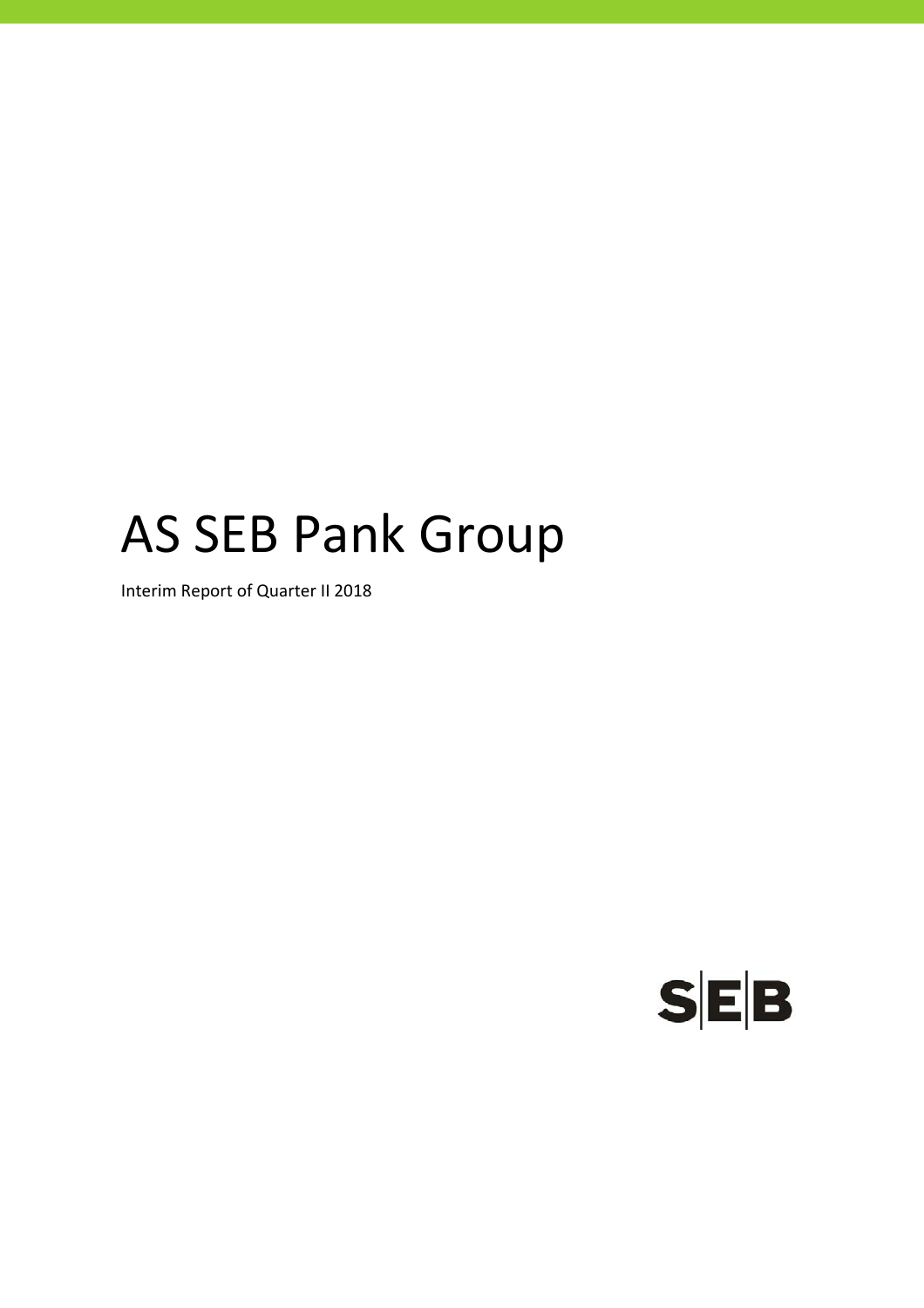**Introduction ‐ general information**

## **1. Credit institution**

| Company name      | AS SEB Pank                             |
|-------------------|-----------------------------------------|
| Address           | Tornimäe Str. 2, Tallinn 15010, Estonia |
| Registered in     | Republic of Estonia                     |
| Registry date     | 08.12.1995                              |
| Registry code     | 10004252 (Estonian Commercial Register) |
| Phone             | +372 6 655 100                          |
| Fax               | +372 6 655 102                          |
| <b>SWIFT</b>      | EEUHEE2X                                |
| e-mail            | info@seb.ee                             |
| Internet homepage | http://www.seb.ee                       |
|                   |                                         |

## **2. Auditor**

| Audit company | AS Pricewaterhouse Coopers              |
|---------------|-----------------------------------------|
| Registry code | 10142876 (Estonian Commercial Register) |
| Address       | Pärnu Str. 15, 10141 Tallinn, Estonia   |
|               |                                         |

Reporting date 30.06.2018 Reporting period 01.01.2018 ‐ 30.06.2018 Reporting currency **EUR** Euro (EUR), millions

## **3. General information**

The 100% owner of AS SEB Pank is the publicly traded parent company Skandinaviska Enskilda Banken AB (publ), which is the parent company of SEB Group, provider of financial services. SEB Group is a leading Nordic financial services group. As a relationship bank, SEB in Sweden and the Baltic countries offers financial advice and a wide range of financial services. In Denmark, Finland, Norway and Germany, the bank's operations have a strong focus on corporate and investment banking based on a full-service offered corporate and institutional customers. Bank has presence in about 20 countries worldwide.

AS SEB Pank Group is an Estonian financial group belonging to SEB Group, which provides services to private persons, companies and the public sector.

#### **4. Basis for preparation**

Skandinaviska Enskilda Banken AB (publ), the parent company of AS SEB Pank, publishes interim reports for SEB Group on web page www.sebgroup.com/ir. The present AS SEB Pank Group interim report is not audited.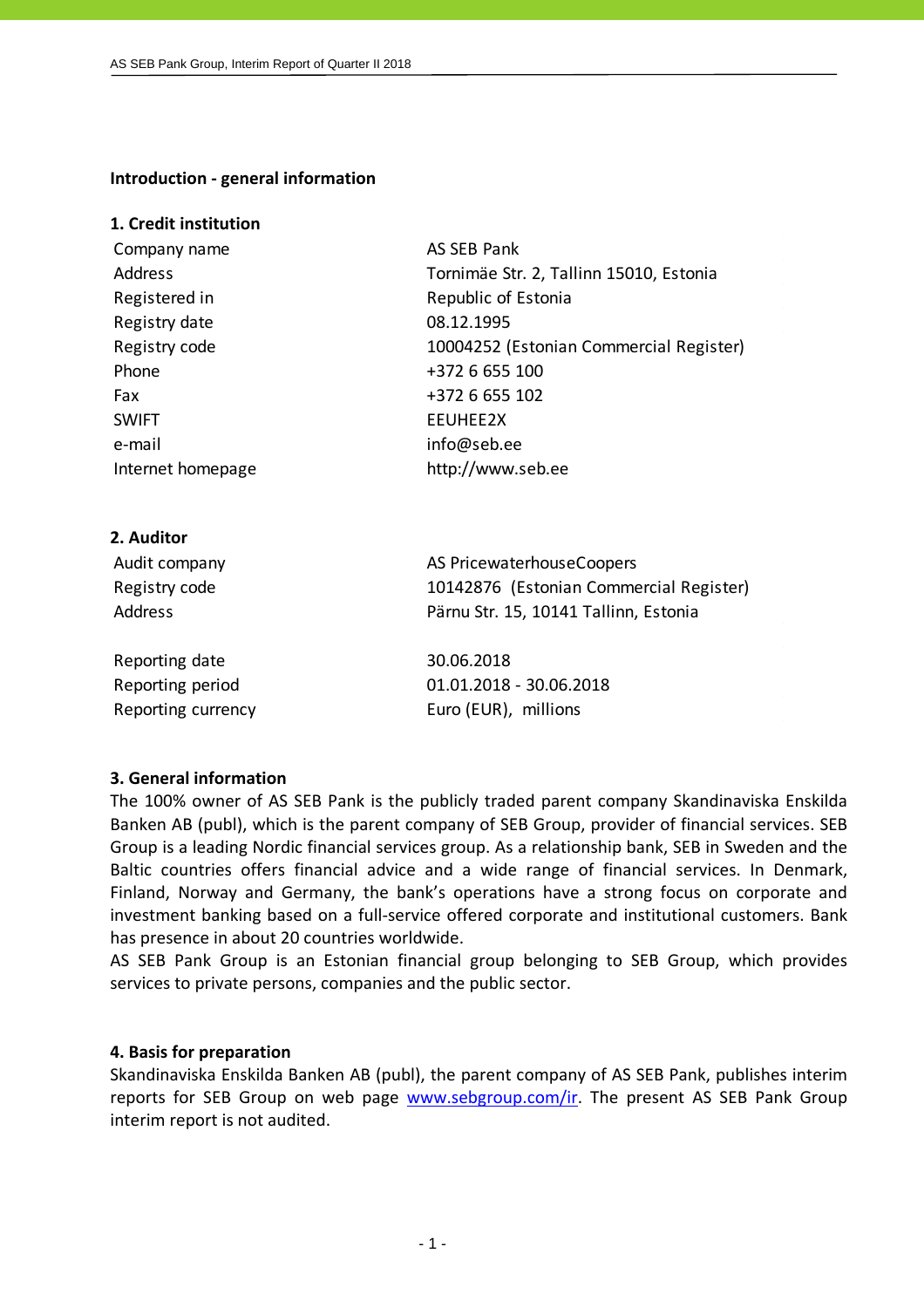## **Consolidated financial statements**

## **1. Consolidated income statement**

(millions of EUR)

|                                                                             | 2018     |         | 2017     |         |
|-----------------------------------------------------------------------------|----------|---------|----------|---------|
|                                                                             | 6 months | QII     | 6 months | QII     |
| Net interest income                                                         | 48.2     | 24.9    | 43.4     | 22.3    |
| Net fee and commission income                                               | 23.6     | 12.2    | 23.1     | 11.6    |
| Net financial income                                                        | 3.1      | 2.1     | 3.8      | 1.7     |
| Share of profit of associates                                               | 0.1      | 0.1     | 0.1      | 0.1     |
| Other income                                                                | 0.5      | 0.3     | 0.9      | 0.4     |
| <b>Total income</b>                                                         | 75.5     | 39.6    | 71.3     | 36.1    |
| Personnel expenses                                                          | $-19.5$  | $-9.8$  | $-19.1$  | $-9.5$  |
| Other expenses                                                              | $-6.8$   | $-3.4$  | $-8.9$   | $-4.0$  |
| Depreciation, amortisation and impairment of tangible and intangible assets | $-1.6$   | $-0.8$  | $-1.9$   | $-1.1$  |
| <b>Total expenses</b>                                                       | $-27.9$  | $-14.0$ | $-29.9$  | $-14.6$ |
| Profit before expected credit losses                                        | 47.6     | 25.6    | 41.4     | 21.5    |
| Expected credit losses*                                                     | 0.5      | 0.8     |          |         |
| Impairment losses on loans and advances**                                   |          |         | 0.0      | $-0.1$  |
| Profit before income tax                                                    | 48.1     | 26.4    | 41.4     | 21.4    |
| Income tax                                                                  | $-17.5$  | 0.0     | $-7.5$   | 0.0     |
| Net profit                                                                  | 30.6     | 26.4    | 33.9     | 21.4    |
| Profit attributable to the sole equity holder                               | 30.6     | 26.4    | 33.9     | 21.4    |

\* Based on IFRS 9 expected loss model

\*\* Based on IAS 39 incurred loss model

## **2. Consolidated statement of comprehensive income**

(millions of EUR)

|                                                                      | 2018     |      | 2017     |      |
|----------------------------------------------------------------------|----------|------|----------|------|
|                                                                      | 6 months | QII  | 6 months | QII  |
| Net profit                                                           | 30.6     | 26.4 | 33.9     | 21.4 |
| Items that may subsequently be reclassified to the income statement: |          |      |          |      |
| Revaluation of available-for-sale financial assets                   | 0.0      | 0.0  | 0.1      | 0.1  |
| Total other comprehensive income                                     | 0.0      | 0.0  | 0.1      | 0.1  |
| <b>Total comprehensive income</b>                                    | 30.6     | 26.4 | 34.0     | 21.5 |
| Sole equity holder of the parent entity (total)                      | 30.6     | 26.4 | 34.0     | 21.5 |
| -Total comprehensive income from continued operations                | 30.6     | 26.4 | 34.0     | 21.5 |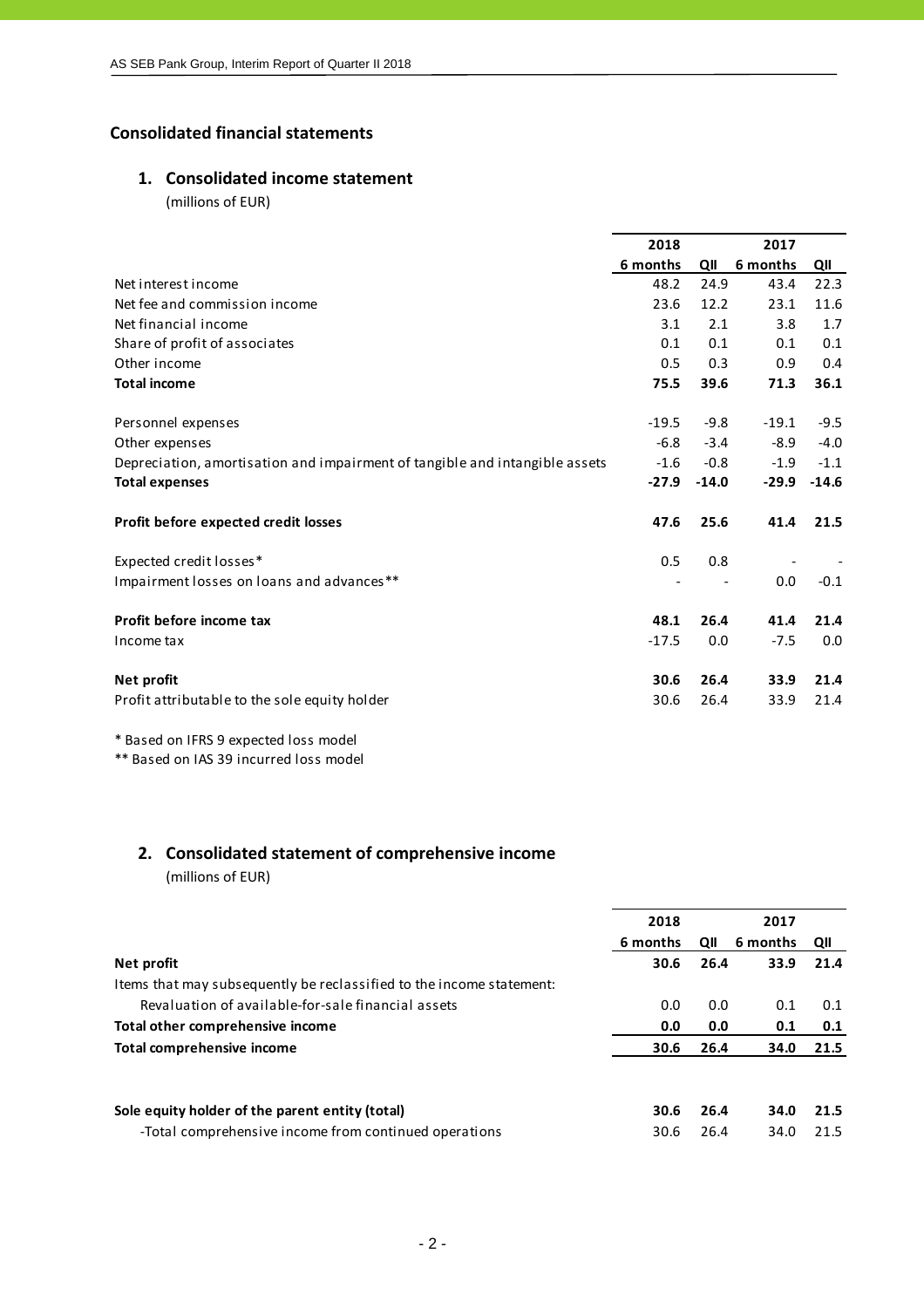## **3. Consolidated statement of financial position**

(millions of EUR)

|                                                     | 30.06.18   |            | 01.01.18 31.12.17 |
|-----------------------------------------------------|------------|------------|-------------------|
| <b>ASSETS</b>                                       |            |            |                   |
| Cash and cash balances with central bank            | 289.9      | 1051.2     | 1051.2            |
| Loans to credit institutions                        | 641.1      | 172.3      | 172.3             |
| Loans to the public                                 | 4 9 6 6.7  | 4 7 4 7.8  | 4 7 5 1 .0        |
| Debt securities                                     | 98.4       | 89.2       | 89.2              |
| Equity instruments                                  | 8.3        | 7.4        | 7.4               |
| Derivatives                                         | 21.0       | 23.5       | 23.5              |
| Investments in associates                           | 1.2        | 1.0        | 1.0               |
| Intangible assets                                   | 4.2        | 3.9        | 3.9               |
| Property, plant equipment                           | 9.2        | 9.7        | 9.7               |
| Accruals and prepaid expenses                       | 18.7       | 15.0       | 15.0              |
| <b>Total Assets</b>                                 | 6058.7     | 6 1 2 1 .0 | 6 1 2 4 .2        |
| <b>LIABILITIES AND SHAREHOLDERS' EQUITY</b>         |            |            |                   |
| Deposits from central banks and credit institutions | 870.5      | 1 2 1 4 .5 | 1 2 1 4 .4        |
| Deposits and borrowings from the public             | 4 0 7 1 .0 | 3 747.2    | 3 747.3           |
| Other financial liabilities                         | 77.0       | 78.7       | 78.7              |
| Derivatives                                         | 20.1       | 23.2       | 23.2              |
| Provisions                                          | 0.3        | 0.0        | 0.0               |
| Accrued expenses and prepayments                    | 19.6       | 18.1       | 18.1              |
| <b>Total Liabilities</b>                            | 5 0 5 8.5  | 5 0 8 1 .7 | 5 0 8 1 .7        |
| Share capital                                       | 42.5       | 42.5       | 42.5              |
| Share premium                                       | 86.3       | 86.3       | 86.3              |
| Other reserves                                      | 19.4       | 19.4       | 19.4              |
| Retained earnings                                   | 852.0      | 891.1      | 894.3             |
| <b>Total shareholders' equity</b>                   | 1 000.2    | 1039.3     | 1 0 4 2 .5        |
| <b>TOTAL LIABILITIES AND SHAREHOLDERS' EQUITY</b>   | 6058.7     | 6 1 2 1 .0 | 6 1 2 4 .2        |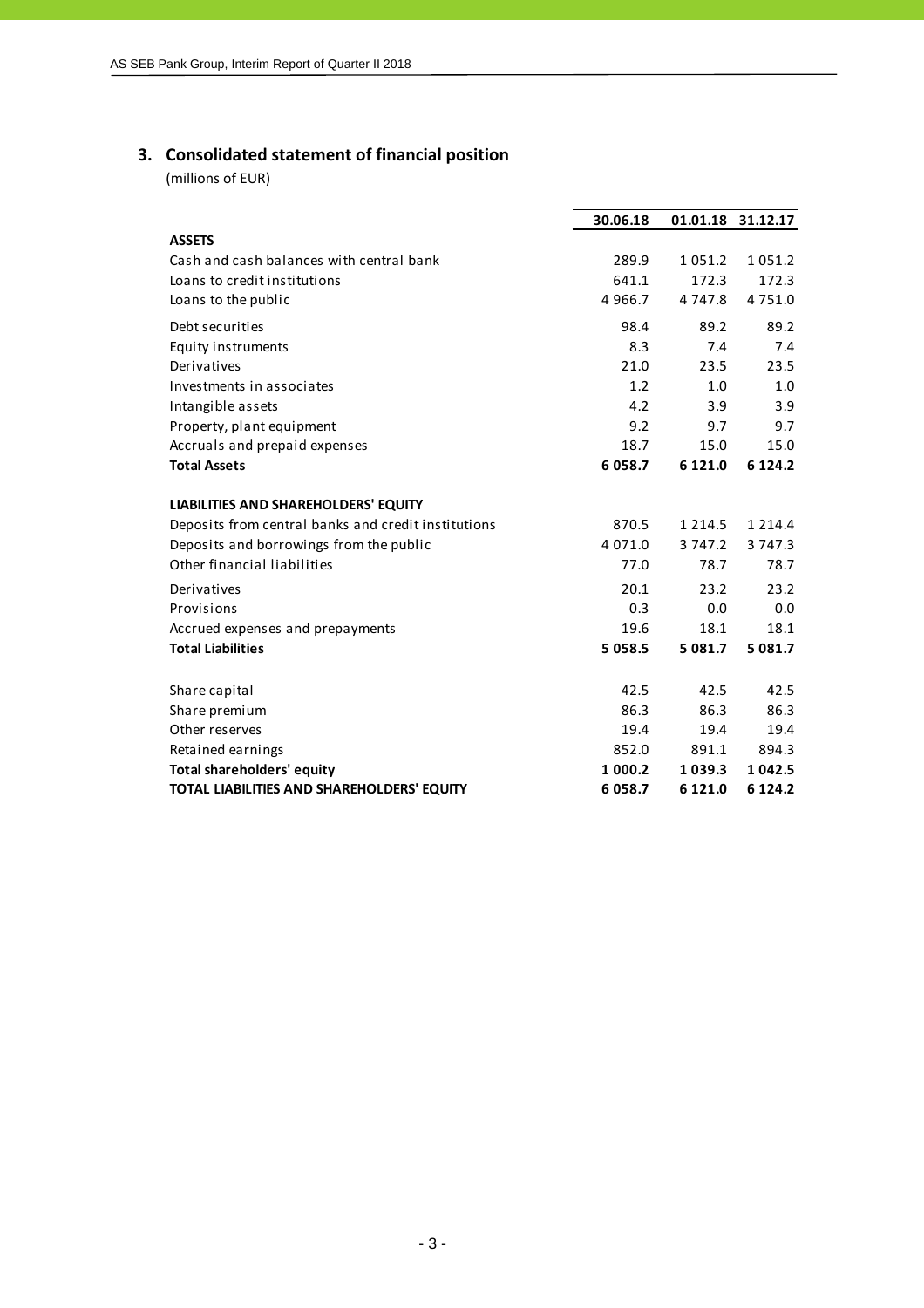#### **4. Consolidated cash flow statement**

(millions of EUR)

|                                                   | 2018       | 2017        |
|---------------------------------------------------|------------|-------------|
|                                                   | 6 months   | 6 months    |
| Cash flow from operating activities               | $-186.0$   | $-136.0$    |
| Cash flow from investment activities              | $-2.7$     | $-0.7$      |
| Cash flow from financing activities               | -70.0      | $-30.0$     |
| Net change in cash and cash equivalents           | $-258.7$   | $-166.7$    |
| Cash and cash equivalents at the beginnig of year | 1 2 4 4 .9 | 1 2 7 0 .9  |
| Net change in cash and cash equivalents           | $-258.7$   | $-166.7$    |
| Cash and cash equivalents at the end of period    | 986.2      | 1 1 0 4 . 2 |

## **5. Changes in consolidated shareholders' equity**

(millions of EUR)

|                                                                 |              |              |                 |                 | <b>Total</b>  |
|-----------------------------------------------------------------|--------------|--------------|-----------------|-----------------|---------------|
|                                                                 | <b>Share</b> | <b>Share</b> |                 | <b>Retained</b> | shareholders' |
|                                                                 | capital      | premium      | <b>Reserves</b> | profit          | equity        |
| Year beginning at 01.01.2017                                    | 42.5         | 86.3         | 20.3            | 836.8           | 985.9         |
| Dividend paid                                                   | 0.0          | 0.0          | 0.0             | $-30.0$         | $-30.0$       |
| Other                                                           | 0.0          | 0.0          | 0.0             | 0.2             | 0.2           |
| Net profit                                                      | 0.0          | 0.0          | 0.0             | 33.9            | 33.9          |
| Other comprehensive income:<br>Net change in available-for-sale |              |              |                 |                 |               |
| financial assets                                                | 0.0          | 0.0          | 0.1             | 0.0             | 0.1           |
| Total other comprehensive income                                | 0.0          | 0.0          | 0.1             | 0.0             | 0.1           |
| Total comprehensive income                                      | 0.0          | 0.0          | 0.1             | 33.9            | 34.0          |
| Final balance at 30.06.2017                                     | 42.5         | 86.3         | 20.4            | 840.9           | 990.1         |
| <b>Balance at 31.12.2017</b>                                    | 42.5         | 86.3         | 19.4            | 894.3           | 1 042.5       |
| Effect of applying IFRS9 *                                      | 0.0          | 0.0          | 0.0             | $-3.2$          | $-3.2$        |
| Restated balance at 01.01.2018                                  | 42.5         | 86.3         | 19.4            | 891.1           | 1039.3        |
| Dividend paid                                                   | 0.0          | 0.0          | 0.0             | $-70.0$         | $-70.0$       |
| Other                                                           | 0.0          | 0.0          | 0.0             | 0.3             | 0.3           |
| Net profit                                                      | 0.0          | 0.0          | 0.0             | 30.6            | 30.6          |
| <b>Total comprehensive income</b>                               | 0.0          | 0.0          | 0.0             | 30.6            | 30.6          |
| Final balance at 30.06.2018                                     | 42.5         | 86.3         | 19.4            | 852.0           | 1 000.2       |

\*IFRS 9 Financial instruments is applied from 1 January 2018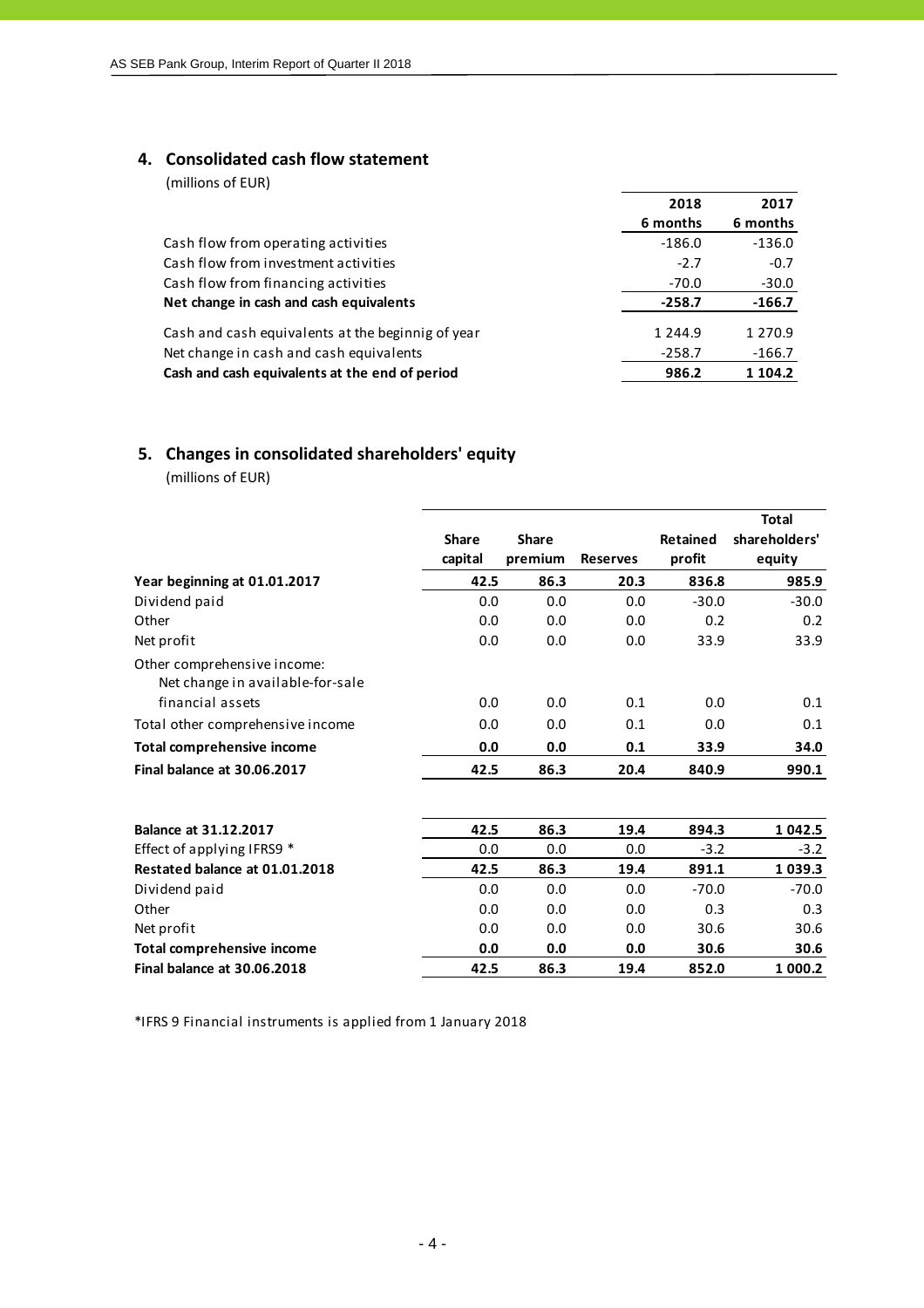#### **Note 1**

#### **Accounting principles**

The interim report condensed financial statements of AS SEB Pank Group for Quarter II 2018 has been prepared in conformity with International Accounting Standard IAS 34 "Interim Financial Reporting" and the disclosure requirement established by the Credit Institutions Act. These condensed financial statements should be read in conjunction with the annual financial statements for the year ended 31 December 2017, prepared in conformity with International Financial Reporting Standards (IFRS).

As of 1 January 2018 there are significant changes to the accounting principles from the application of IFRS 9 Financial Instruments and of IFRS 15 Revenue from Contracts with Customers. The transition tables has been created to explain the changes to Group`s financial statements as of 1 January 2018. These changes primarily cover the new presentation of balance sheet to better reflect the new requirements under IFRS 9 Financial Instruments and the effects of transition from IAS 39 to IFRS 9 as per 1 January 2018. Group does not have transition effect of IFRS 15 on financial statements.

Additional information about Group's adoption of IFRS 9 and IFRS 15 is described in the Annual Report 2017 note 1.21 "New International Financial Reporting Standards, amendments to published standards and interpretations by the International Financial Reporting Interpretations Committee" on page 42‐44.

In all other material aspects, the Group's accounting principles, used in the interim report of AS SEB Pank Group for Quarter II 2018 are in conformity with the accounting principles used in the annual report for the year ended on 31 December 2017.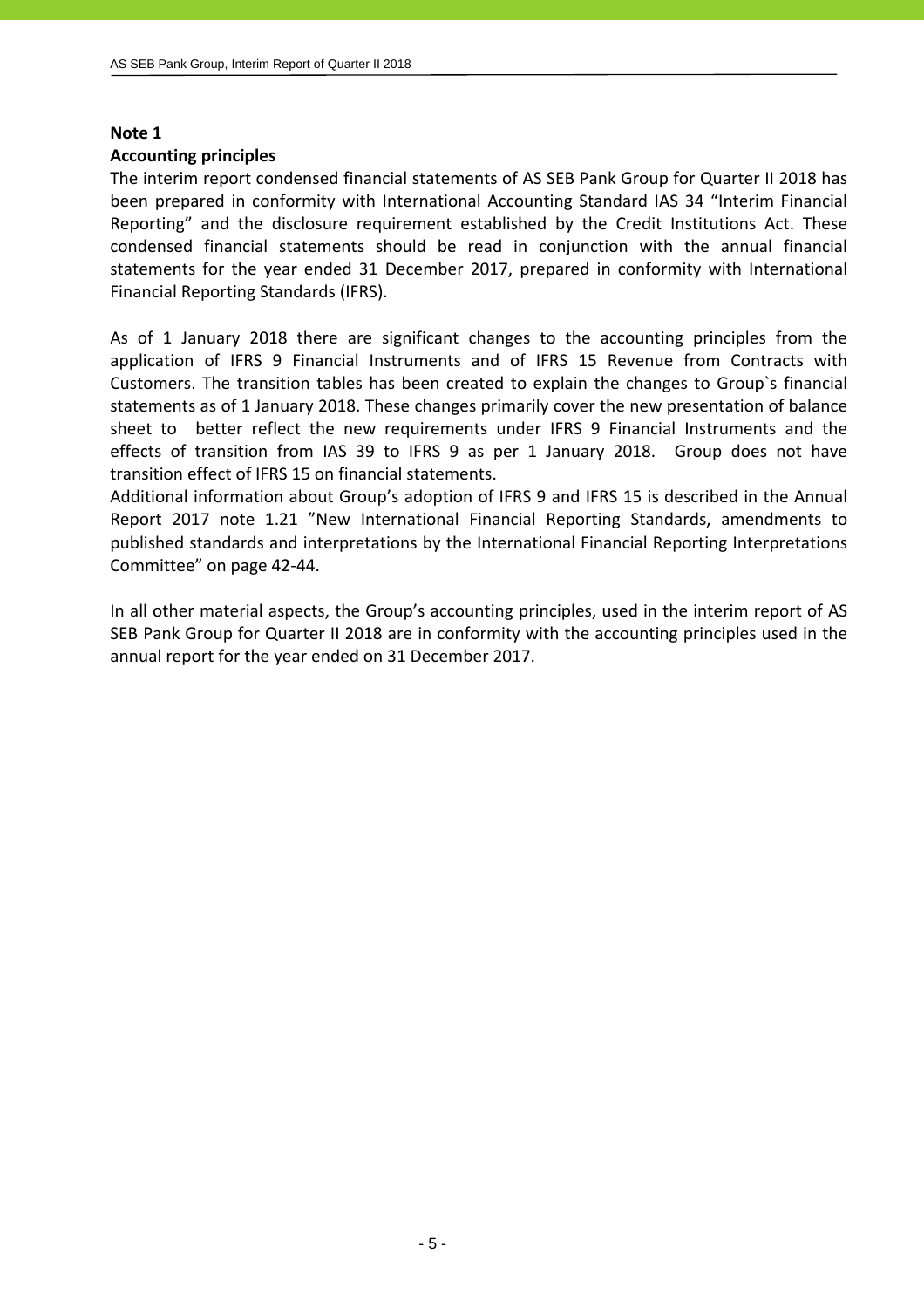## **Transition disclosure**

## **1. Change in presentation of financial position**

(millions of EUR)

|                                                            |            |              | New          |                                                           |
|------------------------------------------------------------|------------|--------------|--------------|-----------------------------------------------------------|
|                                                            | Restated   |              | presentation |                                                           |
|                                                            | closing    | Change in    | of closing   |                                                           |
|                                                            | balance    | presentation | balance      |                                                           |
| Financial position (balance sheet)                         |            |              |              | Financial position - new proposed structure               |
|                                                            | 31.12.17   |              | 31.12.17     |                                                           |
| <b>ASSETS</b>                                              |            |              |              | <b>ASSETS</b>                                             |
| Cash and balances with central bank                        | 1051.2     | 0.0          |              | 1051.2 Cash and balances with central bank                |
| Loans and advances to credit institutions                  | 172.2      | 0.1          |              | 172.3 Loans to credit institutions                        |
| Loans and advances to customers                            | 4734.1     | 16.9         |              | 4751.0 Loans to the public                                |
| Financial assets held for trading                          | 23.6       | $-23.6$      | 0.0          |                                                           |
| Financial assets designated at fair                        |            |              |              |                                                           |
| value through profit or loss at inception                  | 89.2       | $-89.2$      | 0.0          |                                                           |
| Available-for-sale financial assets                        | 7.3        | $-7.3$       | 0.0          |                                                           |
|                                                            | 0.0        | 89.2         |              | 89.2 Debt securities                                      |
|                                                            | 0.0        | 7.4          |              | 7.4 Equity instruments                                    |
|                                                            | 0.0        | 23.5         |              | 23.5 Derivatives                                          |
| Investments in associates                                  | 1.0        | 0.0          |              | 1.0 Investments in associates                             |
| Intangible assets                                          | 3.9        | 0.0          |              | 3.9 Intangible assets                                     |
| Property, plant equipment                                  | 9.7        | 0.0          |              | 9.7 Property, plant equipment                             |
| Accruals and prepaid expenses                              | 15.0       | 0.0          |              | 15.0 Accruals and prepaid expenses                        |
| Other assets *                                             | 17.0       | $-17.0$      |              | 0.0 Other assets *                                        |
| <b>TOTAL ASSETS</b>                                        | 6 124.2    | 0.0          |              | <b>6124.2 TOTAL ASSETS</b>                                |
| LIABILITIES AND SHAREHOLDERS EQUITY                        |            |              |              | LIABILITIES AND SHAREHOLDERS EQUITY                       |
| Due to credit institutions                                 | 1 2 1 4 .5 | 0.0          |              | 1214.5 Deposits from central banks and credit institution |
| Due to customers                                           | 3747.2     | 0.0          |              | 3747.2 Deposits and borrowings from the public            |
| <b>Other Liabilities</b>                                   | 78.7       | 0.0          |              | 78.7 Other financial liabilities                          |
| Financial liabilities at fair value through profit or loss | 23.2       | 0.0          |              | 23.2 Derivatives                                          |
| Provisions                                                 | 0.0        | 0.0          |              | 0.0 Provisions                                            |
| Accrued expenses and prepayments                           | 18.1       | 0.0          |              | 18.1 Accrued expenses and prepayments                     |
| <b>Total Liabilities</b>                                   | 5081.7     | 0.0          |              | 5081.7 Total Liabilities                                  |
|                                                            |            |              |              |                                                           |
| Share capital                                              | 42.5       | 0.0          |              | 42.5 Share capital                                        |
| Share premium                                              | 86.3       | 0.0          |              | 86.3 Share premium                                        |
| Other reserves                                             | 21.0       | $-1.6$       |              | 19.4 Other reserves                                       |
| Retained earnings                                          | 892.7      | 1.6          |              | 894.3 Retained earnings                                   |
| Total shareholder's equity                                 | 1042.5     | 0.0          |              | 1042.5 Total shareholder's equity                         |
| <b>TOTAL LIABILITIES AND SHAREHOLDERS EQUITY</b>           | 6 124.2    | 0.0          |              | <b>6 124.2 TOTAL LIABILITIES AND SHAREHOLDERS EQUITY</b>  |

\* Loans related advances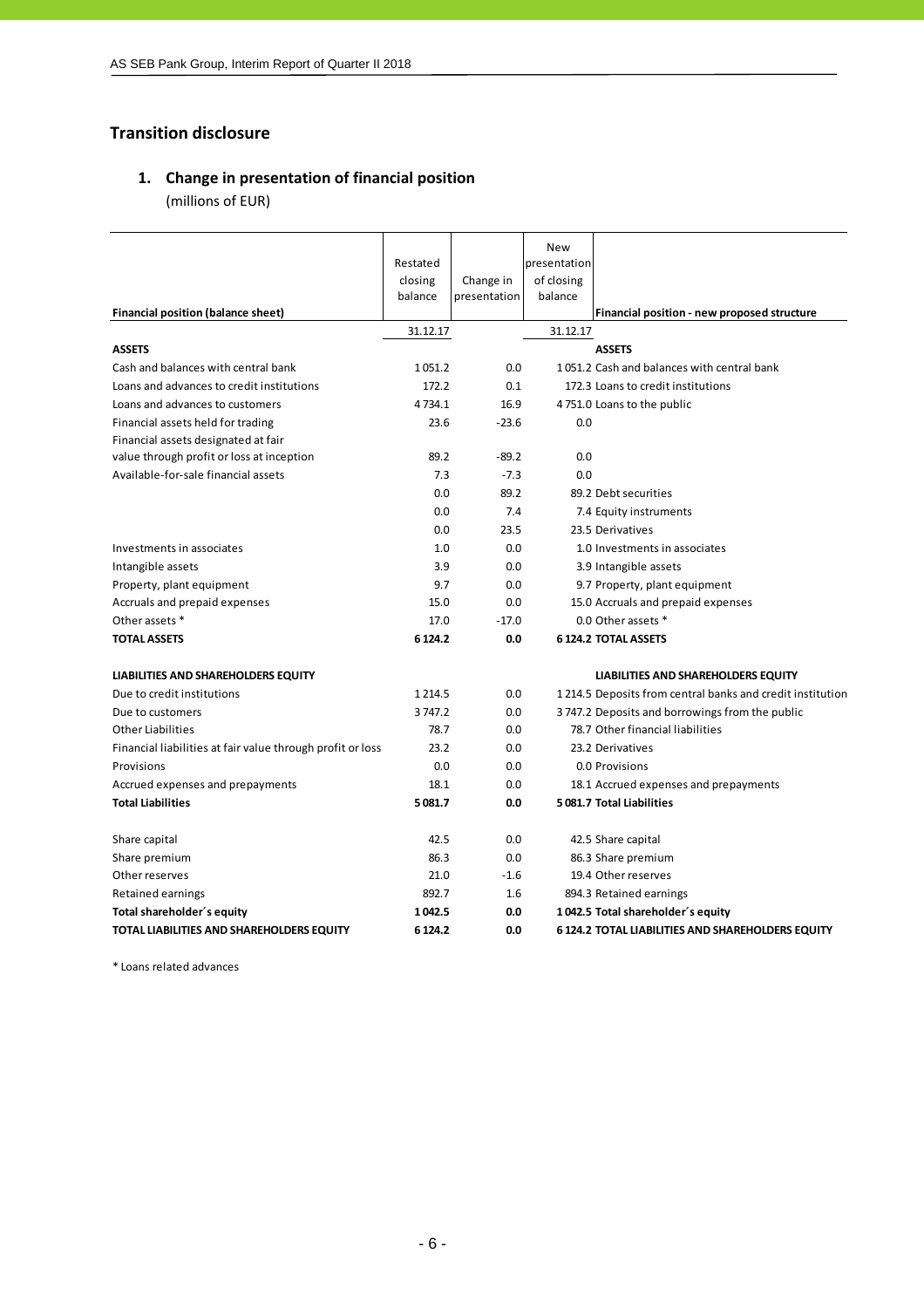## **2. Financial position ‐ reconciliation upon transition IAS 39 to IFRS 9** (millions of EUR)

|                                                     | <b>New</b><br>presentation<br>of closing<br>balance | Change in ECL<br>allowances | Opening<br>balance |
|-----------------------------------------------------|-----------------------------------------------------|-----------------------------|--------------------|
| Financial position - new proposed structure         |                                                     |                             |                    |
| <b>ASSETS</b>                                       | 31.12.17                                            |                             | 01.01.18           |
| Cash and balances with central bank                 | 1051.2                                              |                             | 1051.2             |
| Loans to credit institutions                        | 172.3                                               |                             | 172.3              |
| Loans to the public                                 | 4751.0                                              | $-3.2$                      | 4747.8             |
| Debt securities                                     | 89.2                                                |                             | 89.2               |
| <b>Equity instruments</b>                           | 7.4                                                 |                             | 7.4                |
| Derivatives                                         | 23.5                                                |                             | 23.5               |
| Investments in associates                           | 1.0                                                 |                             | 1.0                |
| Intangible assets                                   | 3.9                                                 |                             | 3.9                |
| Property, plant equipment                           | 9.7                                                 |                             | 9.7                |
| Accruals and prepaid expenses                       | 15.0                                                |                             | 15.0               |
| <b>TOTAL ASSETS</b>                                 | 6 1 24.2                                            | $-3.2$                      | 6 121.0            |
| LIABILITIES AND SHAREHOLDERS EQUITY                 |                                                     |                             |                    |
| Deposits from central banks and credit institutions | 1 2 1 4 .5                                          |                             | 1 2 1 4 .5         |
| Deposits and borrowings from the public             | 3 747.2                                             |                             | 3747.2             |
| Other financial liabilities                         | 78.7                                                |                             | 78.7               |
| Derivatives                                         | 23.2                                                |                             | 23.2               |
| Provisions                                          | 0.0                                                 |                             | 0.0                |
| Accrued expenses and prepayments                    | 18.1                                                |                             | 18.1               |
| Total Liabilities                                   | 5 0 8 1.7                                           | 0.0                         | 5 081.7            |
|                                                     |                                                     |                             | 0.0                |
| Share capital                                       | 42.5                                                |                             | 42.5               |
| Share premium                                       | 86.3                                                |                             | 86.3               |
| Other reserves                                      | 19.4                                                |                             | 19.4               |
| Retained earnings                                   | 894.3                                               | $-3.2$                      | 891.1              |
| Total shareholder's equity                          | 1042.5                                              | $-3.2$                      | 1039.3             |
| TOTAL LIABILITIES AND SHAREHOLDERS EQUITY           | 6 1 24.2                                            | $-3.2$                      | 6 121.0            |